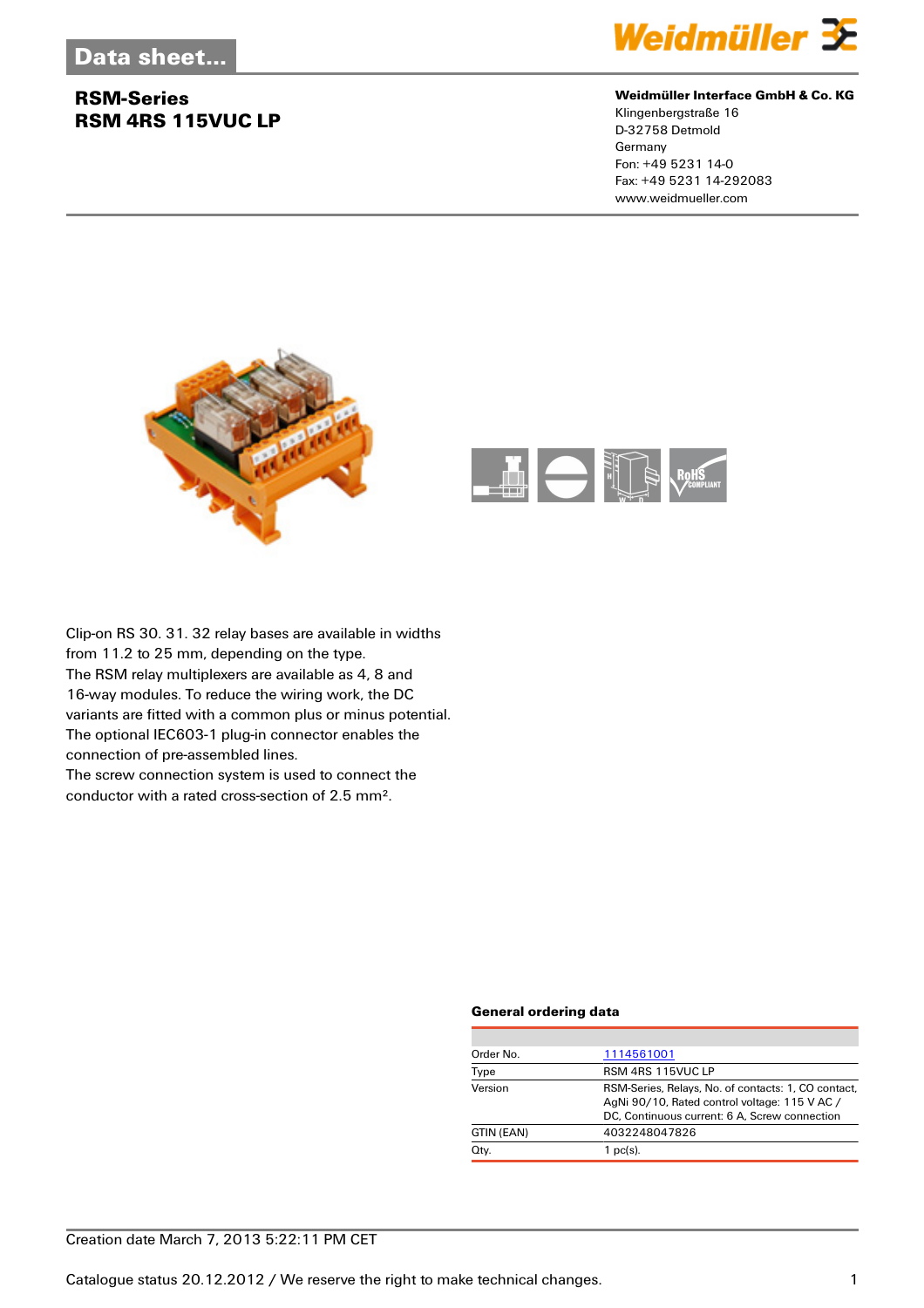## **RSM-Series RSM 4RS 115VUC LP**

# **Technical data**

**Ratings**



#### **Weidmüller Interface GmbH & Co. KG**

Klingenbergstraße 16 D-32758 Detmold Germany Fon: +49 5231 14-0 Fax: +49 5231 14-292083

| Conductor connection system                              | Screw connection                | Humidity                                                   | 40 °C / 93 % rel. humidity,<br>no condensation |
|----------------------------------------------------------|---------------------------------|------------------------------------------------------------|------------------------------------------------|
| Wire cross-section, solid, max.                          | $2.5 \text{ mm}^2$              |                                                            |                                                |
| <b>Dimensions and weights</b>                            |                                 |                                                            |                                                |
| Width                                                    | 75 mm                           | Height                                                     | 87 mm                                          |
| Depth                                                    | 76 mm                           | Net weight                                                 | 215g                                           |
| <b>Temperatures</b>                                      |                                 |                                                            |                                                |
|                                                          |                                 |                                                            |                                                |
| Operating temperature                                    | $-25$ °C+50 °C                  | Storage temperature                                        | $-40 °C+60 °C$                                 |
| <b>Connection data</b>                                   |                                 |                                                            |                                                |
| Clamping range, rated connection                         | $2.5$ mm <sup>2</sup>           | Clamping range, rated connection, min. 0.5 mm <sup>2</sup> |                                                |
| Clamping range, rated connection, max. 4 mm <sup>2</sup> |                                 | Stripping length, rated connection                         | 8 mm                                           |
| Wire connection cross section, finely<br>stranded, max.  | $2.5$ mm <sup>2</sup>           |                                                            |                                                |
| Input                                                    |                                 |                                                            |                                                |
|                                                          |                                 |                                                            |                                                |
| Rated control voltage                                    | 115 V AC / DC                   | Rated current DC                                           | 6 A                                            |
| Power rating                                             | 0.6 VA                          | Status indicator                                           | LED yellow                                     |
| <b>Output</b>                                            |                                 |                                                            |                                                |
|                                                          |                                 |                                                            |                                                |
| Max. switching voltage, AC                               | 250 V                           | Continuous current                                         | 6 A                                            |
| making current                                           | 8 A                             | Max. switching power                                       | 2000 VA                                        |
| Switch-on delay<br><b>Duration of Bounce</b>             | $≤$ 8msdc/10msac<br>$\leq$ 3 ms | Switch-off delay<br>Min. switching power                   | $\leq$ 5msdc/8msac<br>250 mW                   |
| Max. switching frequency at rated load                   | $0.1$ Hz                        |                                                            |                                                |
| <b>Contact specifications</b>                            |                                 |                                                            |                                                |
|                                                          |                                 |                                                            |                                                |
| No. of contacts                                          | 1                               | Contact design                                             | CO contact                                     |
| Contact material                                         | AgNi 90/10                      | Mechanical service life                                    | $30 \times 10^6$ switching cycles              |
| Electrical service life of AC coil                       | $> 7x103$ Switching cycles      | Electrical service life, DC coil                           | $> 5x10^5$ switching cycles                    |
| <b>Insulation coordination</b>                           |                                 |                                                            |                                                |
| Rated voltage                                            |                                 | Clearance and creepage distances for                       |                                                |
|                                                          | 250V                            | control side - load side                                   | $> 3$ mm                                       |
| Impulse withstand voltage                                | 4 kV                            | Protection degree                                          | <b>IP 20</b>                                   |
| Pollution severity                                       | $\overline{2}$                  | Surge voltage category                                     | Ш                                              |
| <b>Other technical data</b>                              |                                 |                                                            |                                                |
|                                                          |                                 |                                                            |                                                |
| Version<br>Free-wheel diode                              | Relay coupler<br>No             | Status indicator                                           | LED yellow                                     |
| Further details of approvals / standards                 |                                 |                                                            |                                                |
|                                                          |                                 |                                                            |                                                |
| <b>Standards</b>                                         | <b>DIN EN 50178</b>             |                                                            |                                                |
|                                                          |                                 |                                                            |                                                |

## Creation date March 7, 2013 5:22:11 PM CET